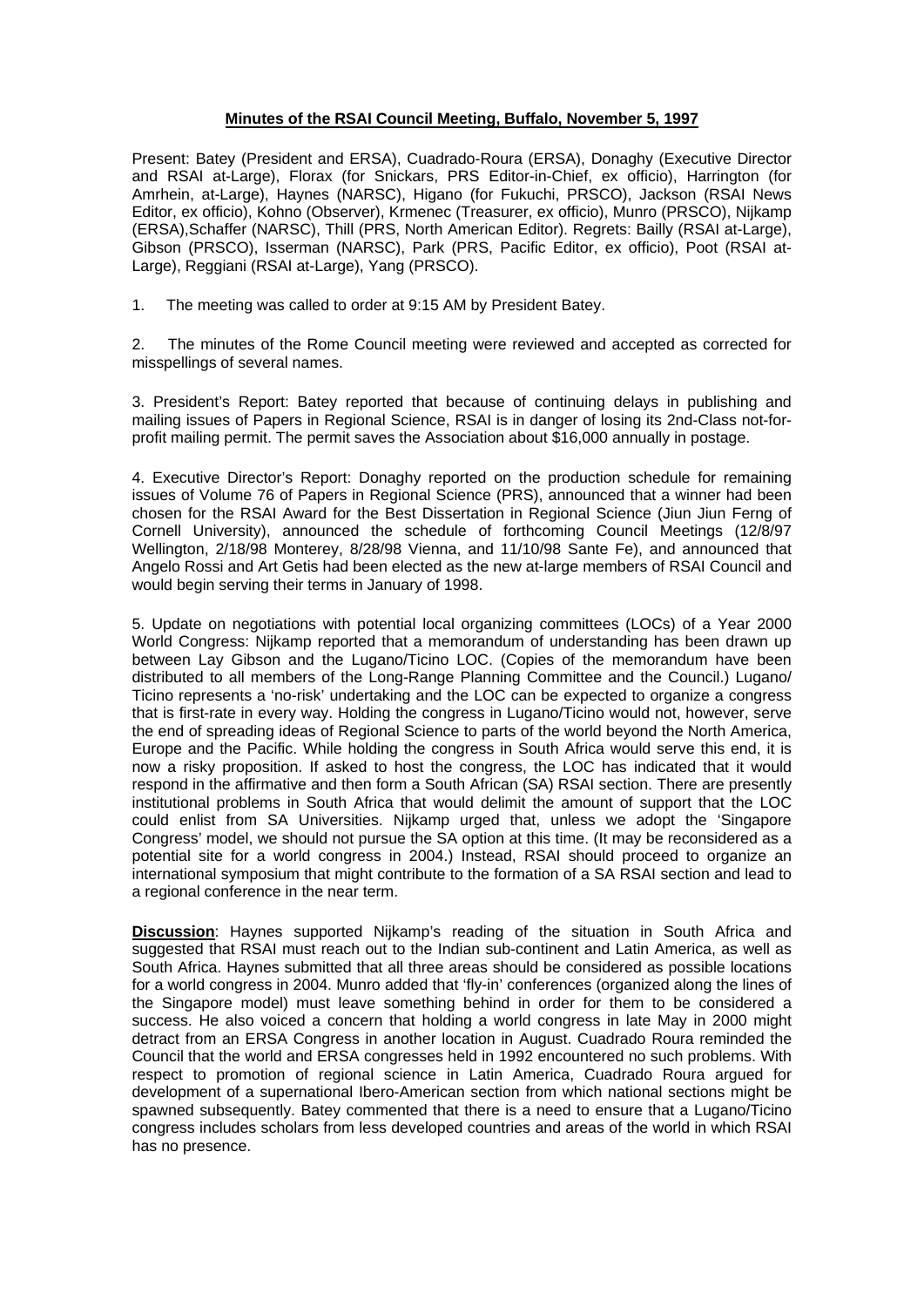**Action**: The Council agreed to commit to Lugano/Ticino as the site of the year 2000 World congress, and to commit to organizing an institute or symposium in South Africa in early 1999. Nijkamp also proposed that organizing for the Lugano/Ticino World Congress proceed at once so that a firm announcement can be made at the Council meeting in Wellington. All proposals were accepted.

6. RSAI News Editor's Report: Jackson discussed opportunities for expanding the scope of RSAI News and RSAI's worldwide web presence. He noted that future issues of RSAI News would include episodic features (e.g., on software) and a rolling conference calendar. Jackson argued for the development of an abbreviated web-page version of the newsletter. He asked for increased submissions of material and indicated that he was moving to standardize the collection and submission of information. Jackson suggested that important information about the Association and its history could be archived on a web page and requested financial support for a quarter-time graduate student assistant to develop and maintain the same.

**Discussion**: Batey commented that RSAI could substantially increase services to its members by implementing some of Jackson's suggestions. Harrington suggested that a web site such as Jackson was proposing might serve to acculturate a new generation of regional scientists. Schaffer cautioned that we need to be careful not to kill incentives for disparate members to join RSAI. Jackson responded that RSAI needs a greater web presence and that we should be able to separate out information that is proprietary from information that should be made available to the public.

**Action**: Batey asked Jackson to prepare a one-page proposal for consideration at the Wellington Council meeting.

7. Report from the long-range committee on publication issues: Harrington presented a report from committee chair, Amrhein. From his discussions with Blackwell's and a librarian at the University of Toronto, Amrhein has come to the view that, while many new publication options are evolving, RSAI should expect to continue printing its publications for at least five years. RSAI should, however, begin now to investigate electronic publishing, indexing, and aggregation and the digitization of past issues of PRS. Amrhein urged that publication arrangements concerning print and electronic media be explored with several commercial publishers before entering an agreement with one.

**Discussion**: Batey thanked Harrington for the committee's report and asked that they look further into issues of electronic indexing and aggregation and the digitization of back issues of PRS.

8. Batey distributed copies of his report on publications he had presented to the Council in Rome to members not present at the Rome meeting. He reviewed the recommendations of the report, which the Council had accepted (see the minutes of the Rome Council meeting), and reminded the Council that it had authorized a delegation to negotiate a publishing agreement with Springer-Verlag (one of three commercial publishers with whom he had been communicating).

9. Report on negotiations with Springer-Verlag and the editors of the International Review of Regional Science: Donaghy briefly reviewed two alternative arrangements for publishing PRS proposed by Springer-Verlag (SV)—outlined in Batey's Rome report. He explained that both arrangements are unacceptable to RSAI because they would deprive RSAI of essential operating revenue and expose the Association to an unrelated business income tax (or UBIT). He then discussed a counter-proposal made to SV according to which SV would supply RSAI with sufficient copies of the journal to meet its membership's needs at no cost. (RSAI would still mail copies to members.) SV, in turn, would be allowed to run several pages of advertising and would take over institutional subscriptions. SV would not sell copies to individuals. SV would, however, be expected to share a fixed amount of institutional sales revenue with RSAI—in effect, making a 'hold harmless' payment to the Association. (RSAI's accounting firm and the University of Illinois Mailing Center have confirmed that this arrangement would neither expose RSAI to a UBIT nor jeopardize the 2nd-class not-for-profit mailing permit.) Donaghy noted that